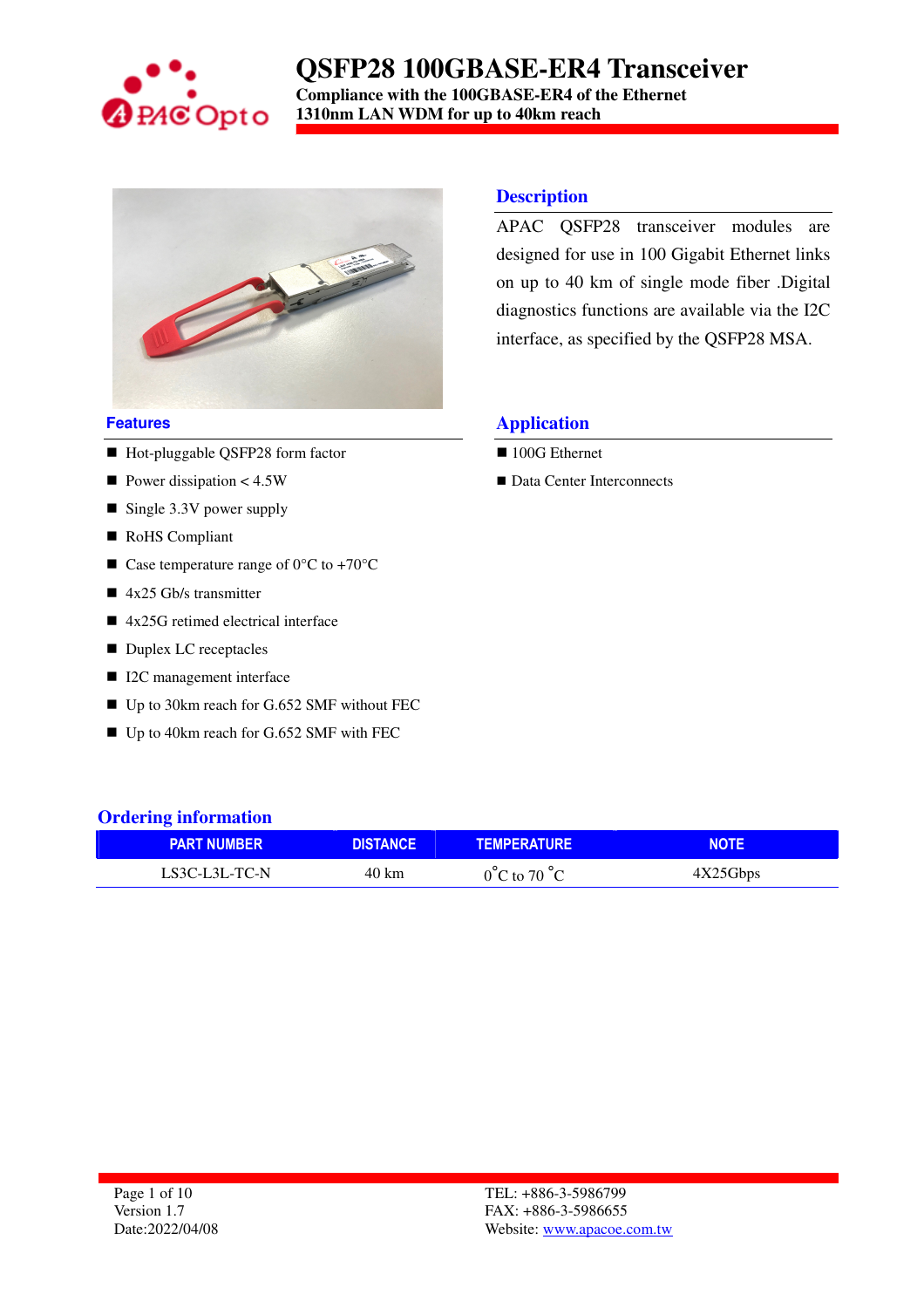

### **Absolute Maximum Ratings**

Not necessarily applied together. Exceeding these values may cause permanent damage. Functional operation under these conditions is not implied.

| <b>PARAMETER</b>         | <b>SYMBOL</b> | <b>MIN</b> | <b>MAX</b> | <b>UNITS</b> | <b>NOTE</b> |
|--------------------------|---------------|------------|------------|--------------|-------------|
| Storage Temperature      | $T_{\rm S}$   | $-40$      | 85         | $^{\circ}$ C |             |
| Power Supply Voltage     | Vcc           | $-0.5$     | 3.6        |              |             |
| <b>Relative Humidity</b> | <b>RH</b>     |            | 85         | $\%$         |             |

#### **Recommend Operating Condition**

| <b>PARAMETER</b>            | <b>SYMBOL</b> | <b>MIN</b> | <b>TYP.</b> | <b>MAX</b> | <b>UNITS</b> | <b>NOTE</b> |
|-----------------------------|---------------|------------|-------------|------------|--------------|-------------|
| Case Temperature            | Tc            |            |             | 70         |              |             |
| <b>Power Supply Voltage</b> | Vcc           | 3.14       | 3.3         | 3.46       |              |             |
| Power Dissipation           |               |            |             | 4.5        | W            | @3.3V       |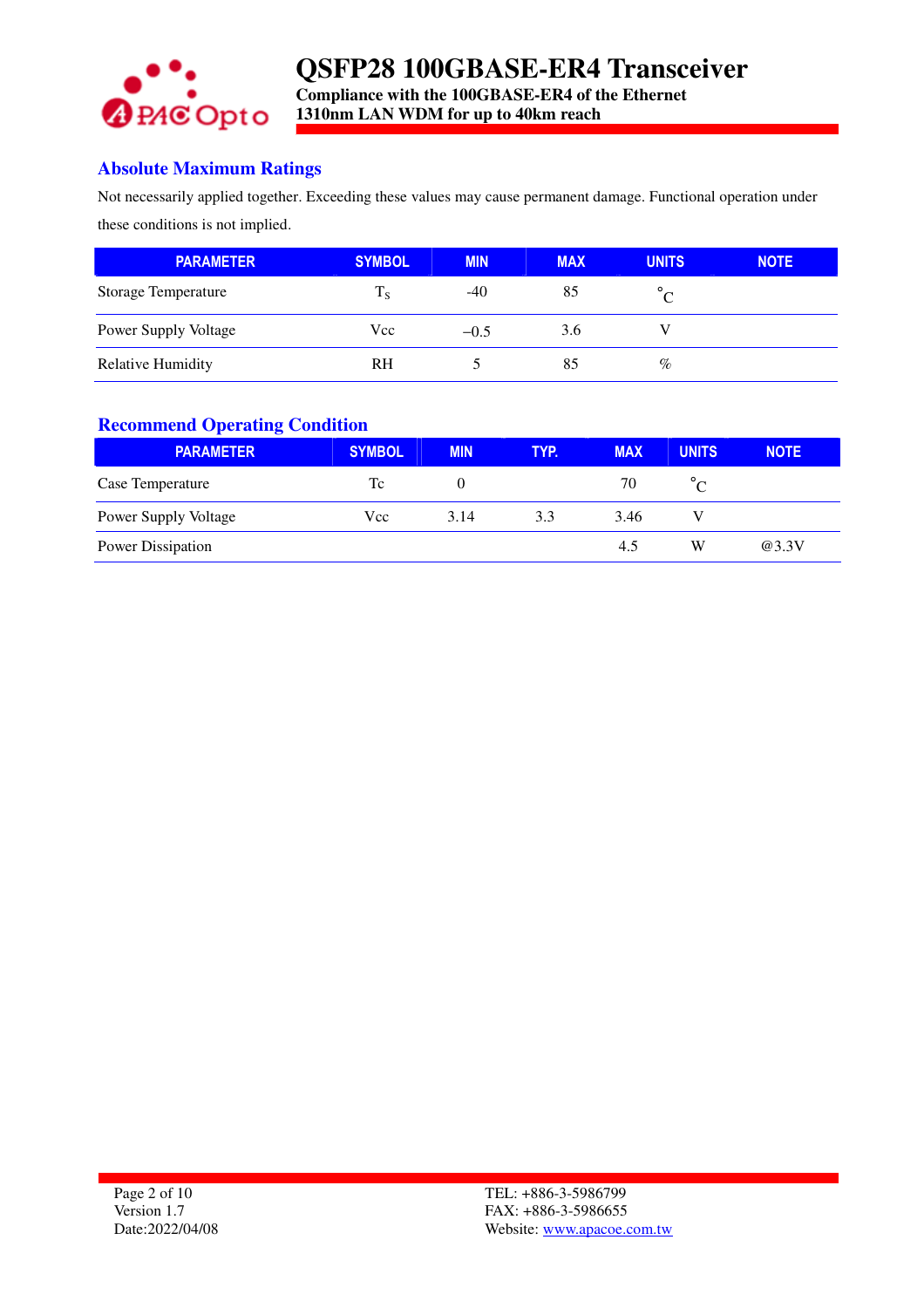

**Compliance with the 100GBASE-ER4 of the Ethernet 1310nm LAN WDM for up to 40km reach** 

## **Transmitter Optical Characteristics**

| <b>PARAMETER</b>                                       | <b>SYMBOL</b>                          | <b>MIN</b> | TYP.     | <b>MAX</b> | <b>UNITS</b> | <b>NOTE</b> |
|--------------------------------------------------------|----------------------------------------|------------|----------|------------|--------------|-------------|
| <b>Operating Data Rate</b>                             | DR                                     |            | 25.78125 |            | Gbps         |             |
| <b>Total Average Launch Power</b>                      | Pt                                     |            |          | 10.5       | dBm          |             |
| Average Launch Power, per lane                         |                                        | $-2.9$     |          | 4.5        | dBm          |             |
| <b>Extinction Ratio</b>                                | ${\it ER}$                             | $\tau$     |          |            | dB           |             |
| Optical Modulation Amplitude, per<br>lane              | Poma                                   | 0.1        |          | 4.5        | dBm          |             |
| Difference in Launch Power                             | Ptx, diff                              |            |          | 3.6        | dBm          |             |
| between any Two Lanes (OMA)                            |                                        |            |          |            |              |             |
| Launch Power in OMA minus                              |                                        |            |          |            |              |             |
| Transmitter and Dispersion                             |                                        | $-0.65$    |          |            | dBm          |             |
| Penalty (TDP), per lane                                |                                        |            |          |            |              |             |
| Transmitter Dispersion Penalty, per<br>lane            | <b>TDP</b>                             |            |          | 2.5        | dB           |             |
|                                                        | ${\it LO}$                             | 1294.53    | 1295.56  | 1296.59    | nm           |             |
|                                                        | Ll                                     | 1299.02    | 1300.05  | 1301.09    | nm           |             |
| Center Wavelength                                      | L2                                     | 1303.54    | 1304.58  | 1305.63    | nm           |             |
|                                                        | L3                                     | 1308.09    | 1309.14  | 1310.19    | nm           |             |
| Side Mode Suppression                                  | <b>SMSR</b>                            | 30         |          |            | dB           |             |
| RIN <sub>20</sub> OMA                                  | RIN                                    |            |          | $-130$     | dB/Hz        |             |
| <b>Optical Return Loss Tolerance</b>                   | <b>TOL</b>                             |            |          | 20         | dB           |             |
| <b>Transmitter Reflectance</b>                         | RT                                     |            |          | $-12$      | dB           |             |
| Disable Output Power                                   | $Po\_off$                              |            |          | $-30$      | dBm          |             |
| Output Eye Mask Definition {X1,<br>X2, X3, Y1, Y2, Y3} | $\{0.25, 0.4, 0.45, 0.25, 0.28, 0.4\}$ |            |          |            |              |             |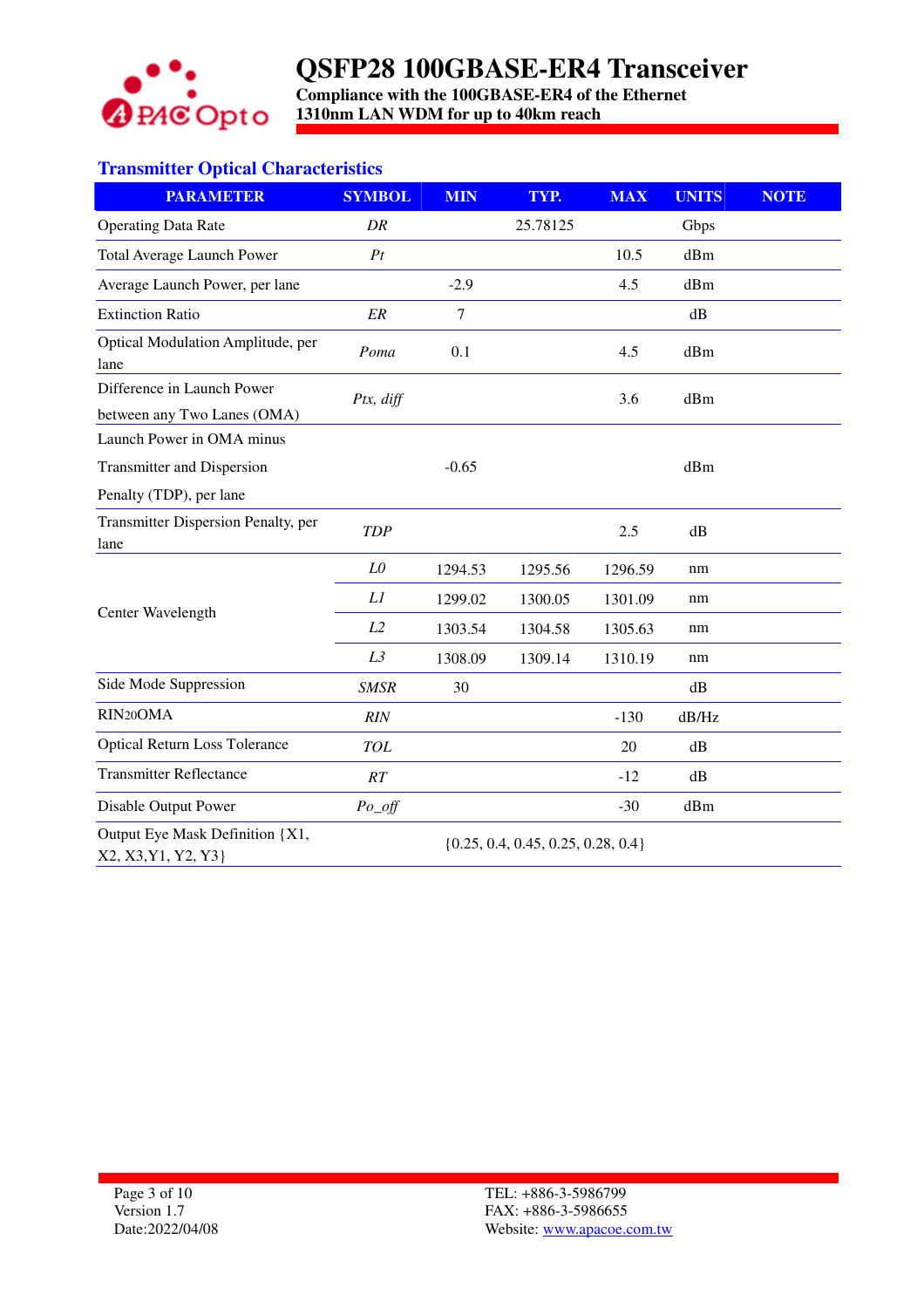

**Compliance with the 100GBASE-ER4 of the Ethernet 1310nm LAN WDM for up to 40km reach** 

### **Receiver Optical characteristics**

| <b>PARAMETER</b>                                         | <b>SYMBOL</b>   | <b>MIN</b> | TYP. | <b>MAX</b> | <b>UNITS</b> | <b>NOTE</b>        |
|----------------------------------------------------------|-----------------|------------|------|------------|--------------|--------------------|
| Damage Threshold, per lane                               | Pth             | $-3$       |      |            | dBm          |                    |
| Average Receive Power, per lane                          |                 | $-20$      |      | $-5$       | dBm          |                    |
| Receive Power (OMA), per lane                            |                 |            |      | $-5$       | dBm          |                    |
| Receiver Sensitivity(OMA), per lane                      | Sen1            |            |      | $-14.7$    | dBm          |                    |
| <b>Stressed Receiver Sensitivity in</b><br>OMA, per lane |                 |            |      | $-12.7$    | dBm          | $BER = 1X10^{-12}$ |
| Receiver Sensitivity(OMA), per lane                      | Sen2            |            |      | $-18.7$    | dBm          |                    |
| <b>Stressed Receiver Sensitivity in</b><br>OMA, per lane |                 |            |      | $-16.7$    | dBm          | $BER = 5X10^{-5}$  |
| Receiver reflectance                                     | $\overline{RR}$ |            |      | $-26.0$    | dB           |                    |
| Difference in Receive Power                              |                 |            |      |            |              |                    |
| between any Two Lanes (OMA)                              | Prx, diff       |            |      | 3.6        | dB           |                    |
| Receiver Electrical 3dB upper                            | Fc              |            |      | 31         | GHz          |                    |
| Cutoff Frequency, per lane                               |                 |            |      |            |              |                    |
| <b>LOS De-Assert</b>                                     | <b>LOSD</b>     |            |      | $-20$      | dBm          |                    |
| <b>LOS</b> Assert                                        | LOSA            | $-35$      |      |            | dBm          |                    |
| <b>LOS Hysteresis</b>                                    |                 | 0.5        |      |            | dB           |                    |
| Vertical Eye Closure Penalty, per                        |                 |            | 1.5  |            |              |                    |
| lane                                                     |                 |            |      |            | dB           |                    |
| Stressed Eye J2 Jitter, per lane                         |                 |            | 0.3  |            | UI           |                    |
| Stressed Eye J9 Jitter, per lane                         |                 |            | 0.47 |            | UI           |                    |

#### **Electrical Characteristics**

| <b>PARAMETER</b>      | <b>SYMBOL</b> | <b>MIN</b>                  | TYP.     | <b>MAX</b>  | <b>UNITS</b> | <b>NOTE</b> |
|-----------------------|---------------|-----------------------------|----------|-------------|--------------|-------------|
| Data Rate, per lane   |               |                             | 25.78125 |             | Gbps         |             |
| LP Mode/Reset/ModselL | VIL           | $-0.3$                      |          | 0.8         | V            |             |
| LP Mode/Reset/ModselL | <b>VIH</b>    | $\mathcal{D}_{\mathcal{L}}$ |          | $Vec{+}0.3$ | V            |             |
| ModPrsL/IntL          | VOL           | $\theta$                    |          | 0.4         | V            |             |
| ModPrsL/IntL          | VOH           | $Vec-0.5$                   |          | $Vec{+}0.3$ | V            |             |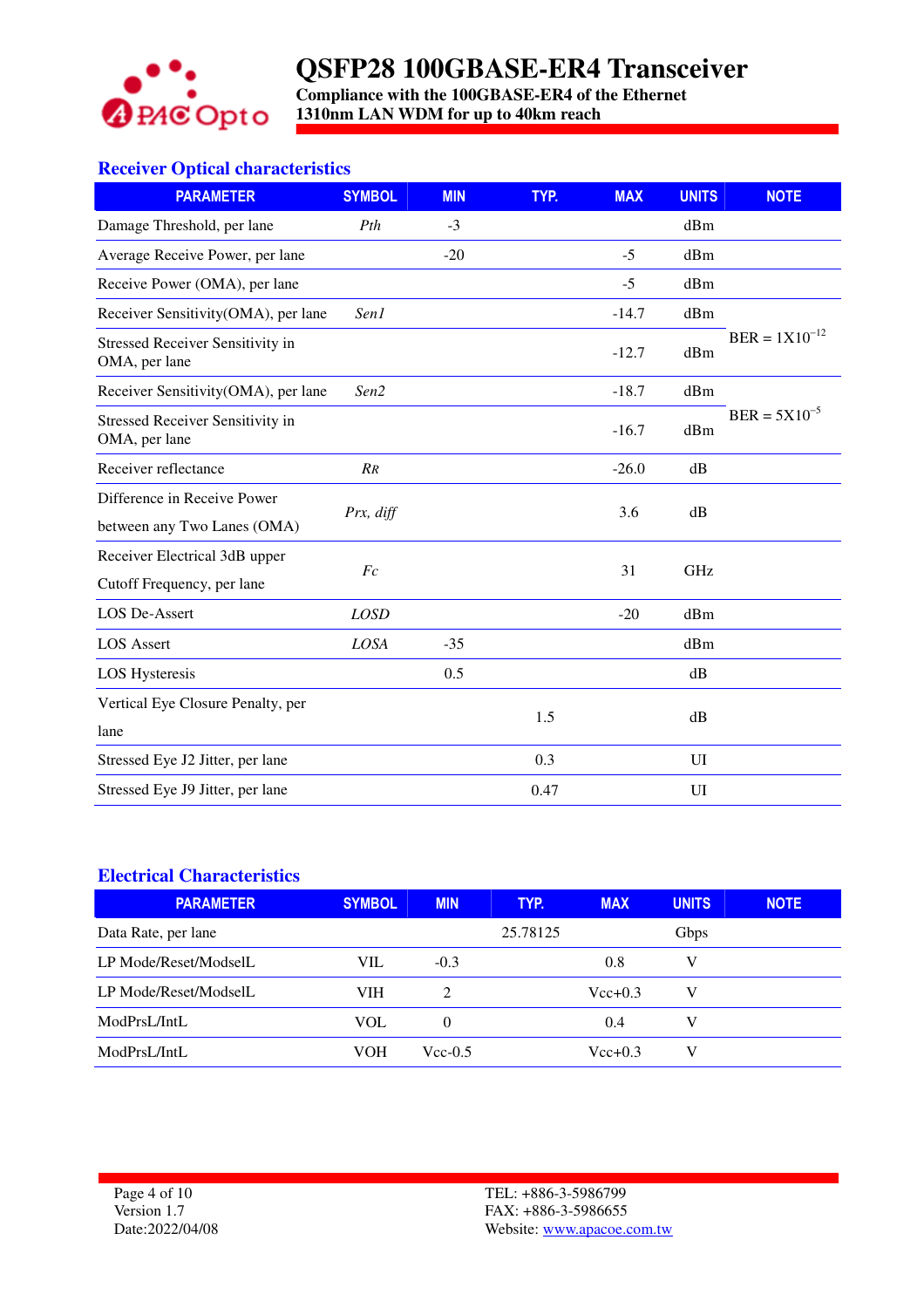

**Compliance with the 100GBASE-ER4 of the Ethernet 1310nm LAN WDM for up to 40km reach** 

### **Pad assignment and Description**



## **Top Side Viewed From Top**

## **Bottom Side Viewed From Bottom**

| <b>PIN</b>     | <b>LOGIC</b> | <b>SYMBOL</b> | <b>DESCRIPTION</b>                     | <b>PLUG SEQUENCE</b> | <b>NOTE</b> |
|----------------|--------------|---------------|----------------------------------------|----------------------|-------------|
| 1              |              | <b>GND</b>    | Ground                                 | 1                    | Note 1      |
| 2              | CML-I        | Tx2n          | <b>Transmitter Inverted Data Input</b> | 3                    |             |
| 3              | CML-I        | Tx2p          | Transmitter Non-Inverted Data Input    | 3                    |             |
| 4              |              | <b>GND</b>    | Ground                                 |                      | Note 1      |
| 5              | CML-I        | Tx4n          | Transmitter Inverted Data Input        | 3                    |             |
| 6              | CML-I        | Tx4p          | Transmitter Non-Inverted Data Input    | 3                    |             |
| $\overline{7}$ |              | <b>GND</b>    | Ground                                 |                      | Note 1      |
| 8              | LVTTL-I      | ModSelL       | Module Select                          | 3                    |             |
| 9              | LVTTL-I      | ResetL        | <b>Module Reset</b>                    | 3                    |             |
| 10             |              | Vcc Rx        | +3.3V Power Supply Receiver            | $\overline{2}$       | Note 2      |
| 11             | LVCMOS-I/O   | <b>SCL</b>    | 2-wire serial interface clock          | 3                    |             |
| 12             | LVCMOS-I/O   | <b>SDA</b>    | 2-wire serial interface data           | 3                    |             |
| 13             |              | <b>GND</b>    | Ground                                 |                      | Note 2      |
| 14             | CML-O        | Rx3p          | Receiver Non- Inverted Data Output     | 3                    |             |
| 15             | $CML-O$      | Rx3n          | Receiver Inverted Data Output          | 3                    |             |
| 16             |              | <b>GND</b>    | Ground                                 | 1                    | Note 1      |
| 17             | CML-O        | Rx1p          | Receiver Non- Inverted Data Output     | 3                    |             |
| 18             | CML-O        | Rx1n          | Receiver Inverted Data Output          | 3                    |             |
| 19             |              | <b>GND</b>    | Ground                                 |                      | Note 1      |
| 20             |              | <b>GND</b>    | Ground                                 |                      | Note 1      |

Page 5 of 10 Version 1.7 Date:2022/04/08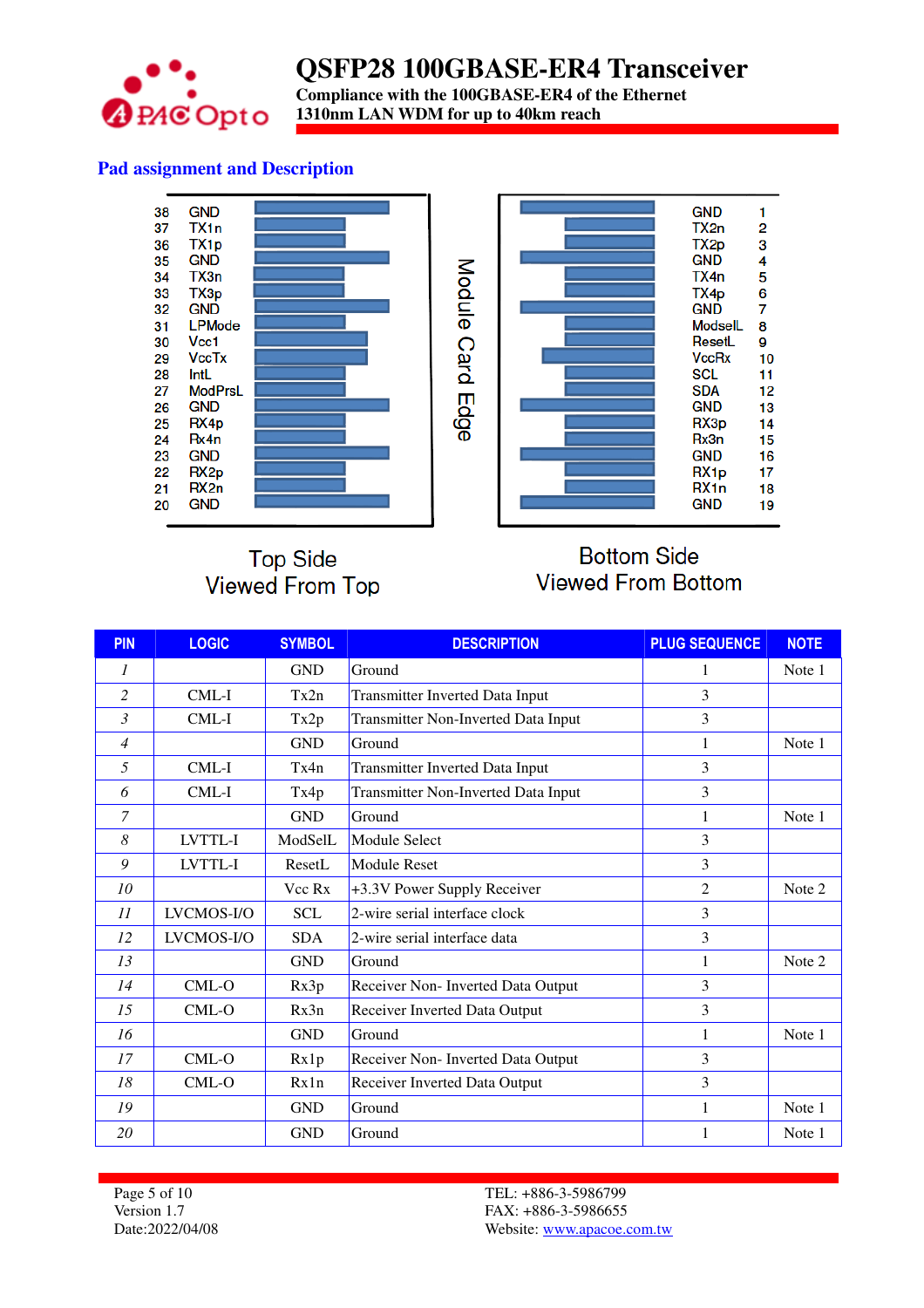

**Compliance with the 100GBASE-ER4 of the Ethernet 1310nm LAN WDM for up to 40km reach** 

| 21 | CML-O      | Rx2n       | Receiver Inverted Data Output          | 3 |        |
|----|------------|------------|----------------------------------------|---|--------|
| 22 | $CML-O$    | Rx2P       | Receiver Non- Inverted Data Output     | 3 |        |
| 23 |            | <b>GND</b> | Ground                                 |   | Note 1 |
| 24 | CML-O      | Rx4n       | Receiver Inverted Data Output          | 3 |        |
| 25 | CML-O      | Rx4p       | Receiver Non- Inverted Data Output     | 3 |        |
| 26 |            | <b>GND</b> | Ground                                 |   | Note 1 |
| 27 | LVTTL-O    | ModPrsL    | <b>Module Present</b>                  | 3 |        |
| 28 | LVTTL-O    | IntL       | Interrupt                              | 3 |        |
| 29 | LVCMOS-I/O | Vcc Tx     | +3.3V Power Supply transmitter         | 2 | Note 2 |
| 30 |            | Vcc1       | +3.3V Power Supply                     | 2 | Note 2 |
| 31 | LVTTL-I    | LPMode     | Low Power Mode                         | 3 |        |
| 32 |            | <b>GND</b> | Ground                                 | 1 | Note 1 |
| 33 | CML-I      | Tx3p       | Transmitter Non- Inverted Data Input   | 3 |        |
| 34 | CML-I      | Tx3n       | <b>Transmitter Inverted Data Input</b> | 3 |        |
| 35 |            | <b>GND</b> | Ground                                 | 1 | Note 1 |
| 36 | CML-I      | Tx1p       | Transmitter Non- Inverted Data Input   | 3 |        |
| 37 | CML-I      | Tx1n       | <b>Transmitter Inverted Data Input</b> | 3 |        |
| 38 |            | <b>GND</b> | Ground                                 |   | Note 1 |

Note 1: GND is the symbol for signal and supply (power) common for the QSFP module. All are common within the QSFP+ module and all module voltages are referenced to this potential unless otherwise noted. Connect these directly to the host board signal-common ground plane.

Note 2: Vcc Rx, Vcc1 and Vcc Tx are the receiver and transmitter power supplies and shall be applied concurrently. Requirements defined for the host side of the Host Edge Card Connector are listed in Table. Recommended host board power supply filtering is shown in Host board power supply circuit. Vcc Rx Vcc1 and Vcc Tx may be internally connected within the QSFP module in any combination. The connector pins are each rated for a maximum current of 500 mA.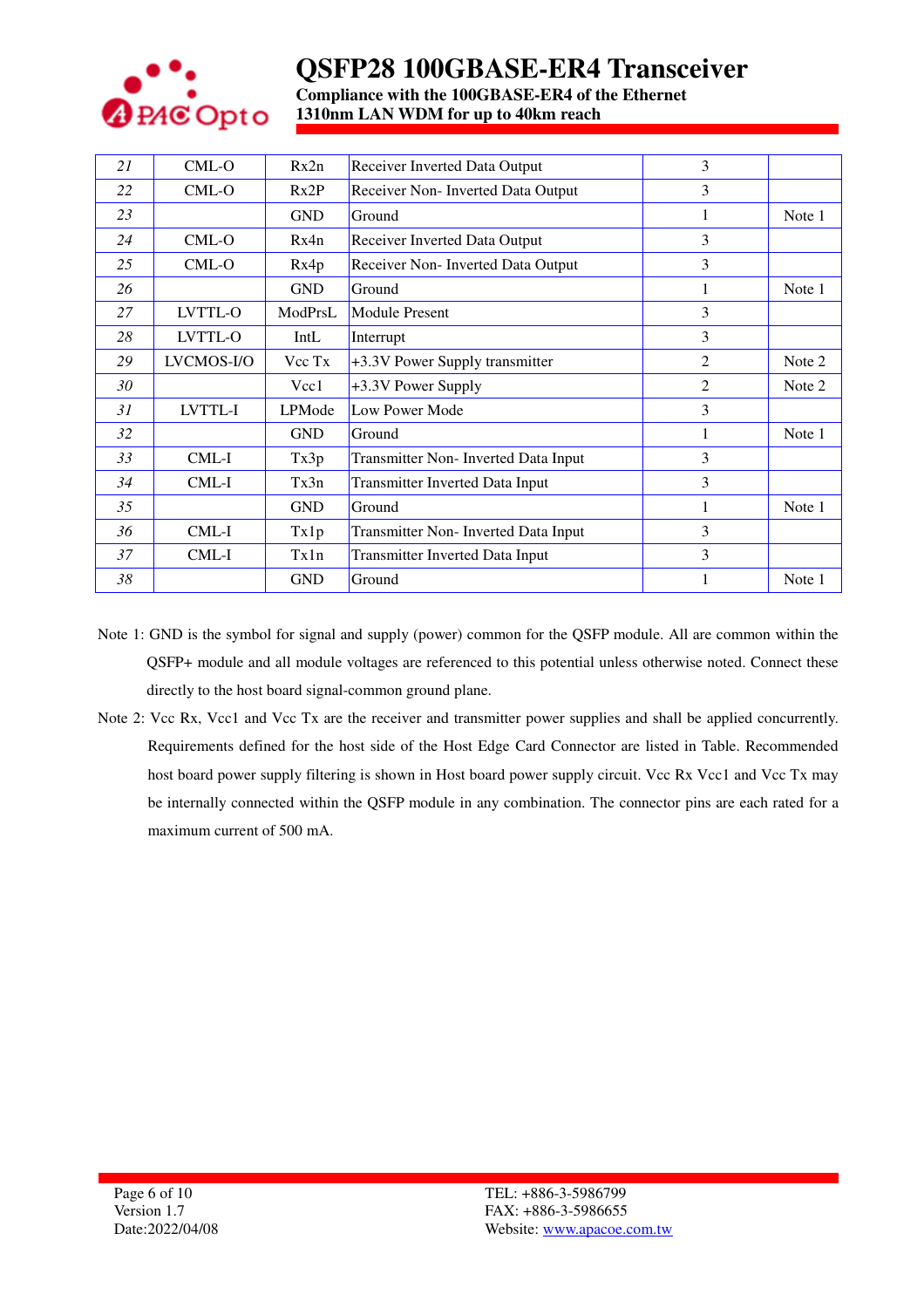

**Compliance with the 100GBASE-ER4 of the Ethernet 1310nm LAN WDM for up to 40km reach** 

### **Host board power supply circuit**

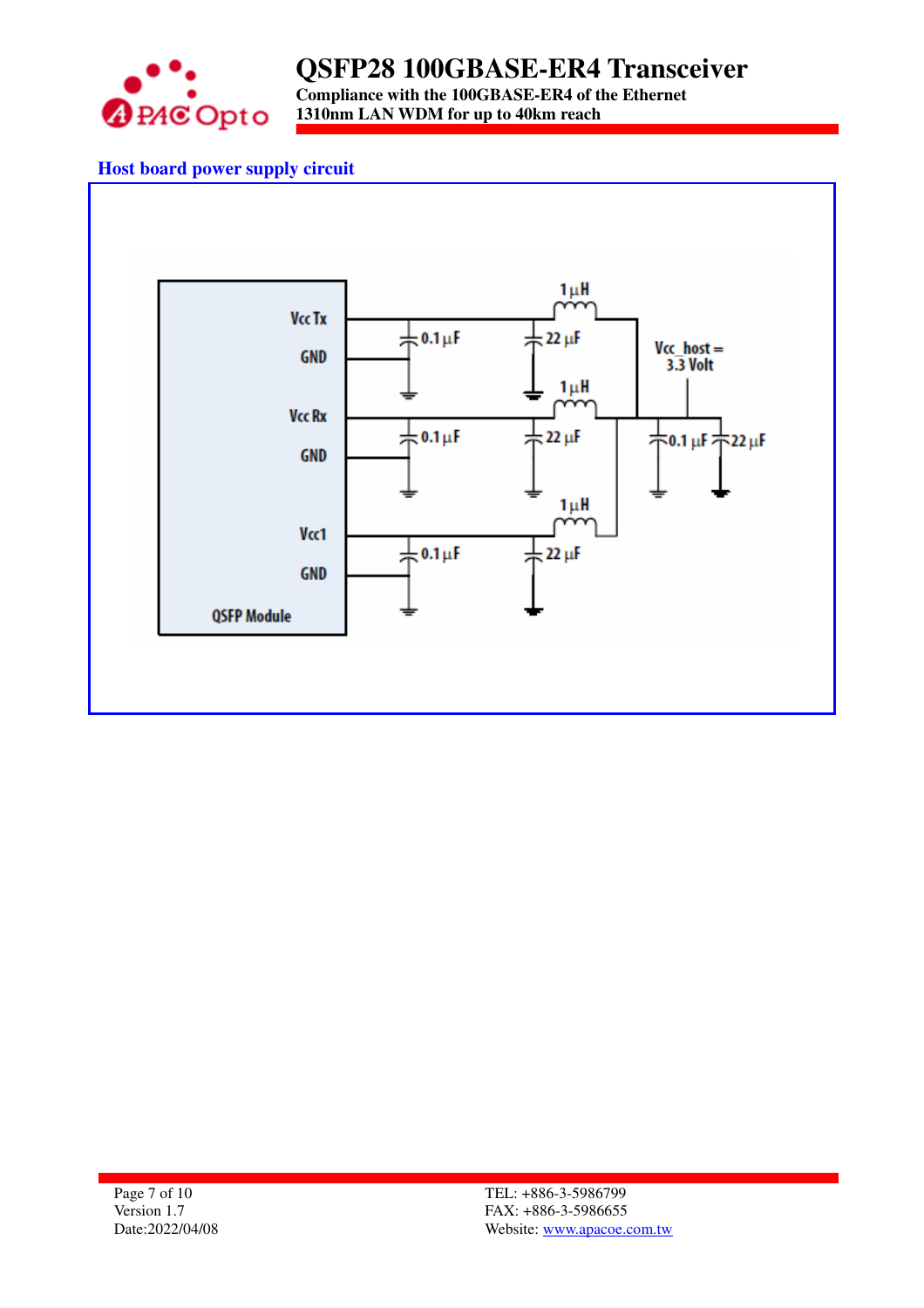

**Compliance with the 100GBASE-ER4 of the Ethernet 1310nm LAN WDM for up to 40km reach** 

### **Recommended Interface circuit**

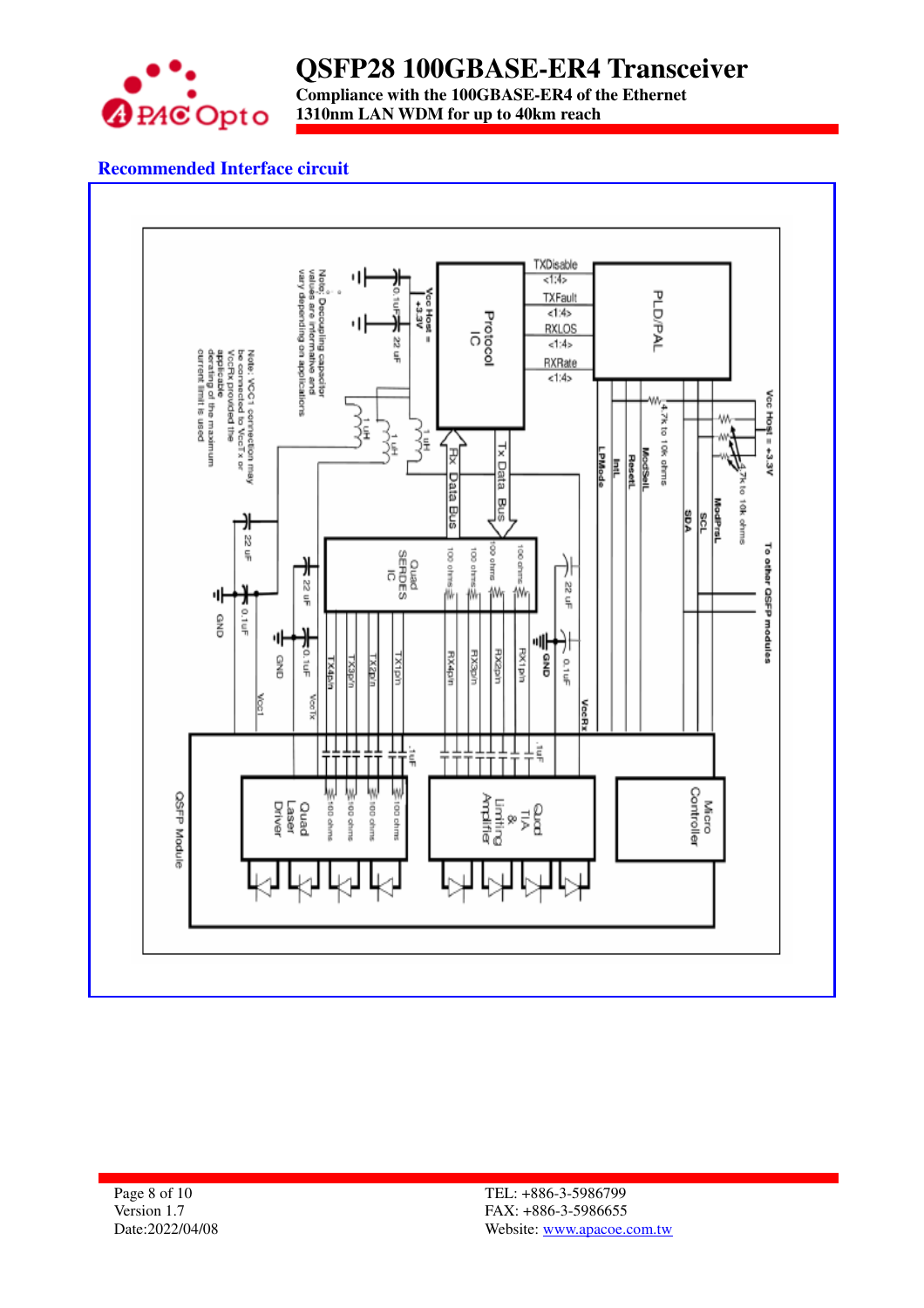

**Compliance with the 100GBASE-ER4 of the Ethernet 1310nm LAN WDM for up to 40km reach** 

#### **Dimensions**